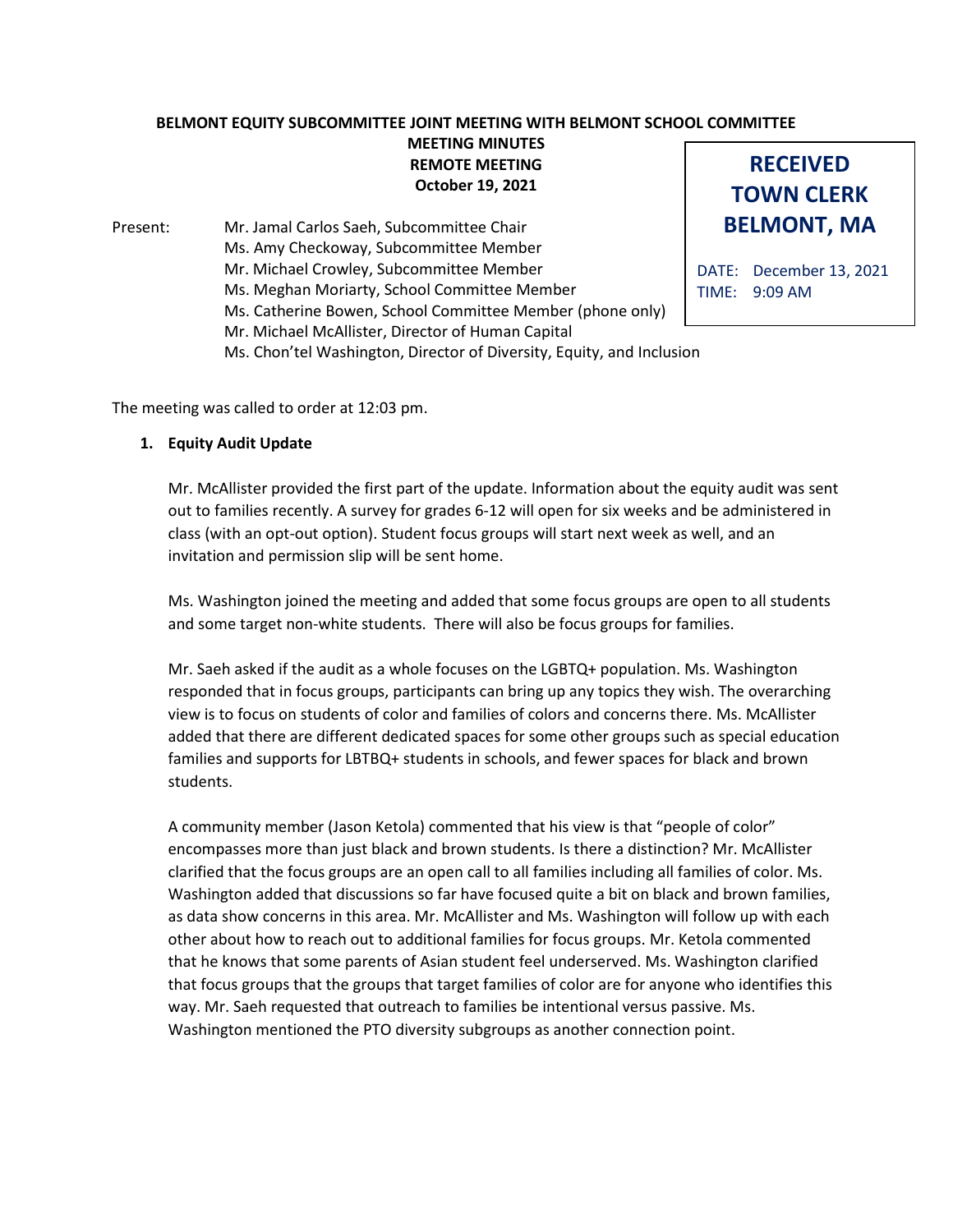## **2. District Equity Goals**

Mr. Saeh noted that this agenda item is a big topic and not something that will be resolved today. There are district goals, superintendent evaluation goals, and building goals, and the audit will help identify areas that future goals can focus on. Mr. Crowley commented that based on what is already known, there are some disparities, and we have some sense of lopsided outcomes through DESE data and acknowledgement that there are challenges with hiring diverse staff.

Mr. McAllister noted that goal setting is a step-wise process, and in terms of hiring, we have a long way to go. The district will not know what the eventual goals should be until we see the audit results. Hiring the DEI director, onboarding her, and conducting the audit are all short-term goals. If these are done well, it can set us up for success.

Ms. Moriarty noted that a larger goal is to create an inclusive culture and eliminate barriers to learning, so we need to set things up and put them in place for that to happen. Mr. Crowley added that he feels some impatience and from his perspective, there is room for marginal improvement this year.

Mr. McAllister added that the district has been focused on diverse hiring for a while, and they know there are some issues there, so hopefully the audit will help identify additional strategies. There has been some success, and one question is how to quantify it. Setting a goal of 8% or 12% will not necessarily solve the structural issues.

Mr. Saeh noted that perhaps a three-year strategy or action plan is the main goal for this year. There seems to be agreement that there needs to be a focus on diverse hiring, but we can define this as we go. Could we have a report every quarter about how many new staff are hired and their demographics? Mr. McAllister said that Ms. Washington just received data about staff demographics, so we have these data.

Mr. Crowley also raised putting a spotlight on discipline practices and outcomes. Ms. Bowen noted that she does not recall a lot of disciplinary issues and wonders if we should consider more positive indicators versus just negative ones (e.g., participation in AP courses). Mr. Crowley commented that the disciplinary data (DESE and ED) are small, but real and lopsided.

Ms. Moriarty commented that she is trying to understand the process. She hears questions based on baseline data – are we asking district to come back with practices and efforts and also proposing a timeline for looking at data again?

Mr. Saeh replied that this may be where we end up. He is hearing two areas to put a spotlight on: hiring and discipline. This has already been a focus, and now we can also monitor it quarterly, which elevates the importance of the issues. This is a long-term problem that we will not solve in the next year, but a first step is to put a spotlight on the data. Ms. Moriarty responded that it is important to not just put the numbers in front of the public, but also explain what steps the district is taking and provide context to turn this approach into an asset-based versus deficit-based one.

Ms. Washington acknowledged the interest of the equity subcommittee in hiring and discipline, which is something that can be focused on, although she is hesitant to talk about broader equity